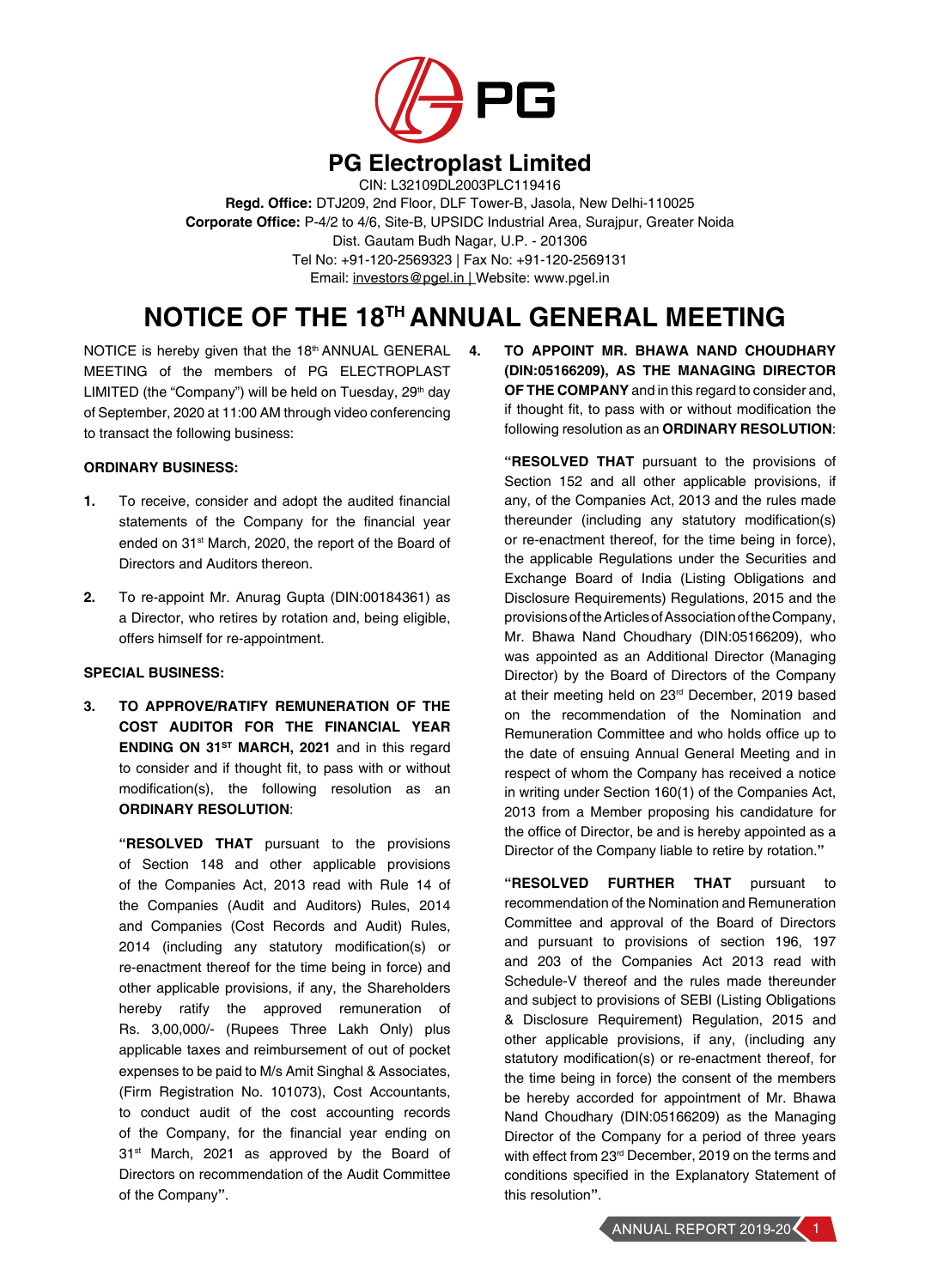

**"RESOLVED FURTHER THAT** subject/pursuant to sections 196, 197 and 203 read with Schedule V and other applicable provisions, if any, of the Companies Act, 2013 and the Companies (Appointment and Remuneration of Managerial Personnel) Rules, 2014 and applicable provisions of SEBI (Listing Obligations & Disclosure Requirement) Regulation, 2015 (including any statutory modification(s) or re-enactment thereof for the time being in force), the Company shall pay to Mr. Bhawa Nand Choudhary, remuneration by way of salary and perquisites and allowances, by whatever name called, during the tenure of his office, as set out in the Statement annexed to the Notice; and Board of Directors (hereinafter referred to as "the Board" which term shall be deemed to include Nomination and Remuneration Committee of the Board) shall have authority and liberty to alter and vary the amount, terms and conditions of the said remuneration as it may deem fit and as may be acceptable to Mr. Bhawa Nand Choudhary, subject to the ceiling of aggregate remuneration of Rupees Sixty Two Lakh Forty Thousand per annum or Rupees Five Lakh Twenty Thousand per month and subject to conditions mentioned in the explanatory statements**"**.

**"RESOLVED FURTHER THAT** subject to Section 197 and Section II of Part II of Schedule V of the Companies Act 2013 and other applicable provisions, if any, and necessary statutory approvals, if any, the above said remuneration or remuneration altered by the Board of Directors as per authority conferred by this resolution, may be paid as minimum remuneration to Mr. Bhawa Nand Choudhary, as Managing Director even in the event of absence or inadequacy of profits in any financial year during his tenure**"**.

**"RESOLVED FURTHER THAT** the Board of Directors of the company be and is hereby authorized to do all such acts, deeds, matters and things as in absolute discretion it may consider necessary, expedient or desirable in order to give effect to the above resolution**"**.

**5. TO APPROVE BORROWING LIMITS OF THE COMPANY** and in this regards to consider and, if thought fit, to pass with or without modification the following resolution as a **SPECIAL RESOLUTION:**

**"RESOLVED THAT** in supersession of the special resolution passed in the Annual General Meeting held on August 11, 2014 and pursuant to section 180(1) (c) and other applicable provisions, if any, of the Companies Act, 2013 and rules made thereunder, consent of the members of the Company be hereby accorded to the Board of Directors to borrow, for the purpose of the business of the Company, such sum(s) of money (in foreign or Indian currency), from time to time with or without security on such term and condition as mutually agreed between the Company and the lender, in excess of the aggregate of the paid up share capital, free reserves and securities premium of the Company**"**.

**"RESOLVED FURTHER THAT** the total amount of borrowing and outstanding borrowing at any point of time, apart from temporary loans obtained/ to be obtained from Company Bankers in ordinary course of business, shall not exceed Rs. 500 Crore (Rupees Five Hundred Crore only) at any point of time**"**.

**6. TO AUTHORIZE THE BOARD OF DIRECTORS TO CREATE/MODIFY CHARGE** and in this regards to consider and, if thought fit, to pass with or without modification the following resolution as a **SPECIAL RESOLUTION:**

**"RESOLVED THAT** in supersession of the special resolution passed at the Annual General meeting held on August 11, 2014 and pursuant to the provisions of section 180(1)(a) and all other applicable provisions if any of the Companies Act, 2013 or any other law for the time being in force, the consent of the members of the Company be hereby accorded to the Board of Directors of the Company for mortgage/ charge/hypothecate, all or any of the immovable and movable properties of the Company, both present and future, and the whole or substantially the whole of the undertaking or the undertakings of the Company on such terms and conditions, as may be agreed to between the Board and Lender(s) to secure the loans/ borrowings obtained or as may be obtained, which may exceed the aggregate of paid-up share capital, free reserves and securities premium in the ordinary course of business but shall not exceed Rs. 500 Crores (Rupees Five Hundred Crore only) at any point of time**"**.

**By Order of Board of Directors of PG Electroplast Limited (Sanchay Dubey)** Company Secretary Membership No. A51305

Date: 13/08/2020 Place: Greater Noida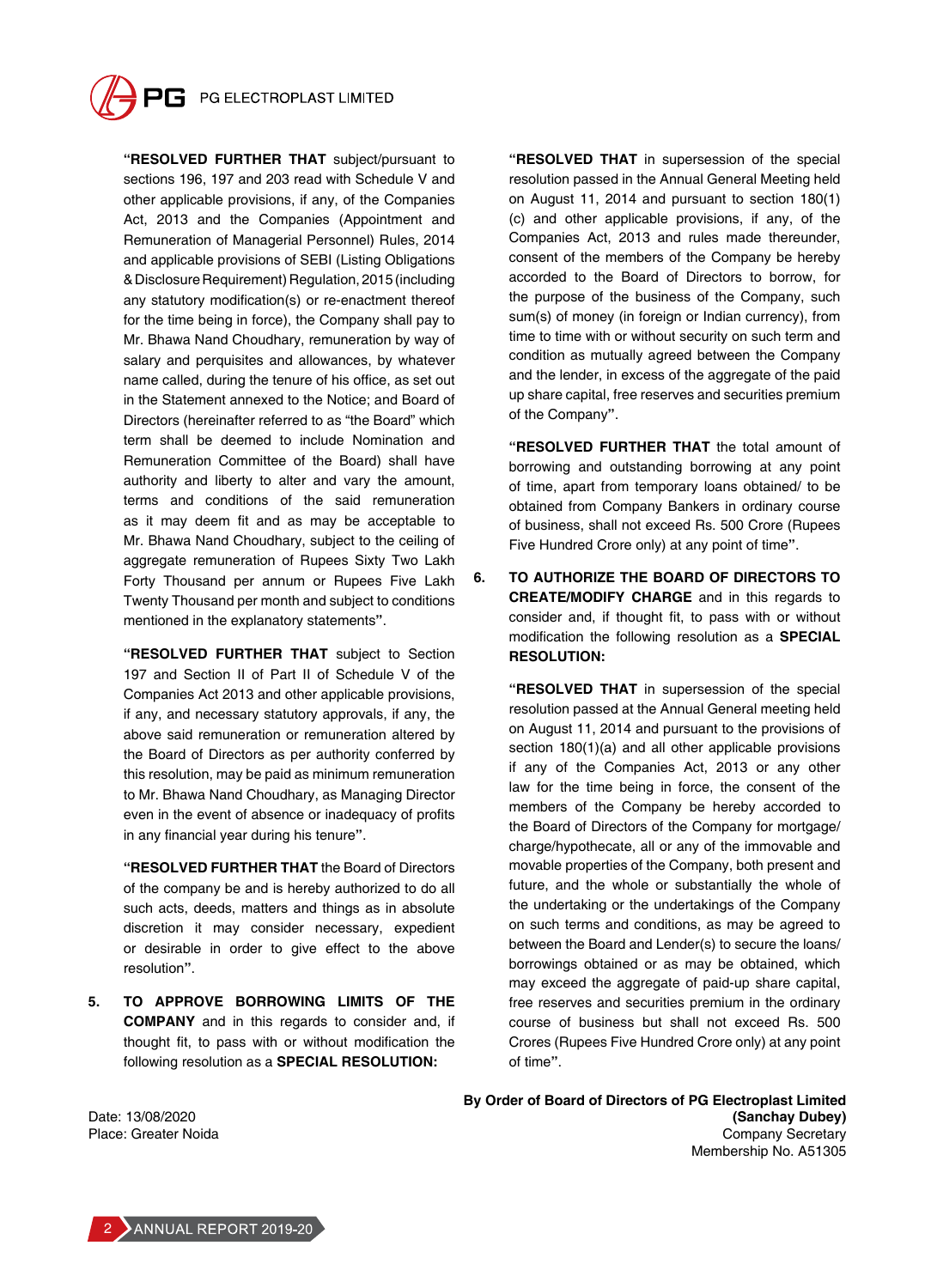

## **NOTES:**

- **1.** The Explanatory Statement pursuant to Section 102 of the Companies Act, 2013 ('Act'), in respect of the Special Business mentioned under Item Nos. 3 to 6 above, is annexed hereto. The Board of Directors have considered and decided to include the Item Nos. 3 to 6 given above as Special Business in the forthcoming 18<sup>th</sup> Annual General Meeting ('AGM').
- **2.** In view of the continuing Covid-19 pandemic, the Ministry of Corporate Affairs ('MCA') has vide its circular dated May 5, 2020 read with circulars dated April 8, 2020 and April 13, 2020 (collectively referred to as 'MCA Circulars') permitted the holding of the AGM through VC, without the physical presence of the Members at a common venue. In compliance with the provisions of Act, SEBI (Listing Obligations and Disclosure Requirements) Regulations, 2015 ('SEBI LODR') and MCA Circulars, the AGM of the Company is being held through VC. KFin Technologies Private Limited ('KFin'), the Registrar and Transfer Agents of the Company ('RTA'), will be providing facility for voting through remote e-voting, for participation in the AGM through VC facility and e-voting during the AGM. The procedure for participating in the meeting through VC is explained at Note No. 20 below and is also available on the website of the Company at www.pgel.in.
- **3.** Pursuant to the MCA Circulars, the facility to appoint proxy to attend and cast vote for the members is not available for this AGM and hence Proxy Form and Attendance Slip are not annexed to this Notice. However, the Corporate Members are entitled to appoint authorised representatives to attend the AGM through VC and participate thereat and cast their votes through e-voting.
- **4.** Corporate Members are requested to send to the Company a certified copy of the relevant Board Resolution authorizing their representative(s) to attend and vote on their behalf at the Meeting. The said Resolution/Authorisation shall be sent to the Scrutinizer by email through its registered email address to cspujamishra@gmail.com with a copy marked to mohsin.mohd@kfintech.com.
- **5.** In accordance with the MCA Circulars and Circular dated May 12, 2020 issued by SEBI, owing to the difficulties involved in dispatching of physical copies of the Financial Statements (including Report of Board of Directors, Auditors' Report or other documents

required to be attached therewith) such statements including the Notice of AGM are being sent in electronic mode to Members whose e-mail address is registered with the Company or the Depository Participant(s).

- **6.** The Notice of AGM along with Annual Report for the Financial Year 2019-20, is available on the website of the Company at www.pgel.in, on the website of Stock Exchanges - www.bseindia.com & www.nseindia. com and on the website of KFin Technologies at www.kfintech.com.
- **7.** Details of the Directors seeking re-appointment under Item Nos. 2 of the Notice as stipulated under the SEBI (Listing & Disclosure Requirement) Regulation, 2015 and Secretarial Standard on General Meetings issued by the Institute of Company Secretaries of India ('SS-2') are included in the Notice.
- **8.** Members are requested to send all communication relating to shares to the Company's Registrar & Transfer Agent - KFin Technologies Private Limited, Unit: PG Electroplast Limited, Selenium, Tower-B, Plot 31-32, Financial District, Nanakramguda, Serilingampally Mandal, Hyderabad-500032 Members holding shares in electronic mode should address all their correspondence to their respective Depository Participants (DPs).
- **9.** Nomination facility for shares is available for Members. The prescribed format, in this regard, can be obtained from KFin Technologies.
- **10.** Pursuant to Section 101 and Section 136 of the Act read with Rules made thereunder, and MCA Circulars, copies of the Annual Report, Notice of the AGM and instructions for e-voting are being sent by electronic mode only to all the Members whose email addresses are registered with the Company/ Depository Participant(s) for communication purposes. Members holding shares in physical form can send their email address for registration to https://ris.kfintech.com/email\_registration/ quoting the Folio Number and Name of the Company. The Notice of the AGM and the Annual Report will also be available on the Company's website www.pgel.in for Members to download. Members who have not registered their email address so far are requested to register their email address for receiving all communication including Annual Report, Notices, etc., from the Company electronically.
- **11.** SEBI has mandated the submission of the Permanent Account Number (PAN), proof of identity, address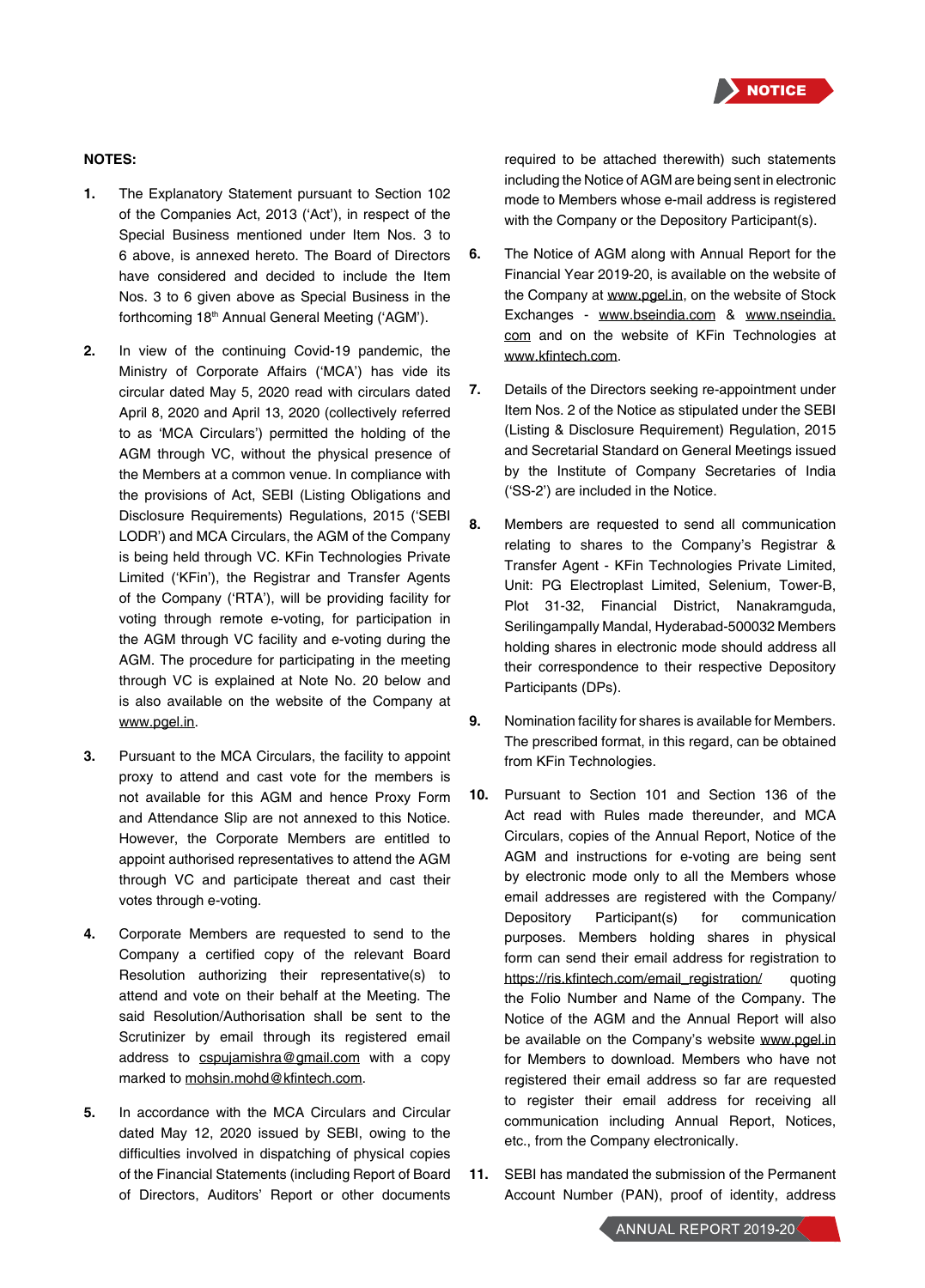

and bank details by every participant in the securities market. Members holding shares in electronic form are, therefore, requested to submit the said documents to their Depository Participant(s). Members holding shares in physical form shall submit the documents to KFin Technologies.

- **12.** SEBI has amended the Regulation 40 of the SEBI (Listing Obligation & Disclosure Requirement) Regulation, 2015 pursuant to which after 31<sup>st</sup> March, 2019, transfer of securities cannot be processed unless the securities are held in the dematerialised form with a depository except in case of request received for transmission or transposition of securities. Members holding shares in physical form are requested to dematerialise their holdings at the earliest as henceforth it will not be possible to transfer shares held in physical mode.
- **13.** Since the AGM will be held through VC, the Route Map is not annexed in this Notice.
- **14.** The Register of Members and Share Transfer Books shall remain closed from 23/09/2020 to 29/09/2020 (both days inclusive) for the purpose of Annual General Meeting.
- **15.** The Board of Directors of the Company has not recommended any dividend.
- **16.** The Register of Directors and Key Managerial Personnel and their shareholding maintained under Section 170 of the Act and the Register of Contracts or arrangements in which Directors are interested maintained under Section 189 of the Act will be available during the meeting for inspection through the VC facility of KFin Technologies, to the Members attending the AGM.
- **17.** During the period when facility for remote e-voting is provided, the members of the Company, holding shares either in physical form or dematerialized form, as on **Tuesday, 22/09/2020 i.e. the 'cut-off' date for e-voting**, may opt for remote e-voting.
- **18.** Members desiring any additional information with regard to Accounts/Annual Report or have any question or query are requested to write to the Company Secretary on the Company's investor email-id investor@pgel.in during the period starting from 24/09/2020, (10.00 a.m.) upto 25/09/2020 (5.00 p.m.), so as to enable the Management to keep the information ready. Please note that, Members questions will be answered only if they continue to hold the shares as of Tuesday, 22/09/2020, i.e. the

'cut-off' date for e-voting.

- **19.** Procedure for registering the email address and obtaining the Annual Report, Annual General Meeting notice and e-voting instructions by the shareholders whose email addresses are not registered with the Depositories (in case of shareholders holding shares in Demat form) or with RTA (in case of shareholders holding shares in physical form) :
	- **i.** Those Members who have not yet registered their email addresses are requested to get their email addresses registered by following the procedure given below:
		- a. Members holding shares in demat form can get their e-mail ID registered by contacting their respective Depository Participant.
		- b. Members holding shares in physical form may register their email address and mobile number with KFin Technologies by sending email to einward.ris@kfintech.com along with signed scanned copy of the request letter providing the email address, mobile number, self-attested PAN copy and copy of share certificate for receiving the Annual report, Notice of the AGM and the e-voting instructions or register their e-mail address with KFin Technologies by clicking on https://ris.kfintech.com/email\_registration/.
	- **ii.** Further, those members who have not registered their email addresses and mobile nos. and in consequence could not be served the Annual Report and Notice of AGM, may temporarily get themselves registered with KFin Technologies, by clicking the link: https://ris.kfintech.com/email\_registration/ for sending the same. Members are requested to support our commitment to environmental protection by choosing to receive the Company's communication through email going forward.
	- **iii.** With a view to help us serve better, Members who hold shares in identical names and in the same order of names in more than one folio are requested to write to the Company/RTA to consolidate their holdings in one folio.
	- **iv.** Members who have registered their e-mail address, mobile nos., postal address and bank account details are requested to validate/ update their registered details by contacting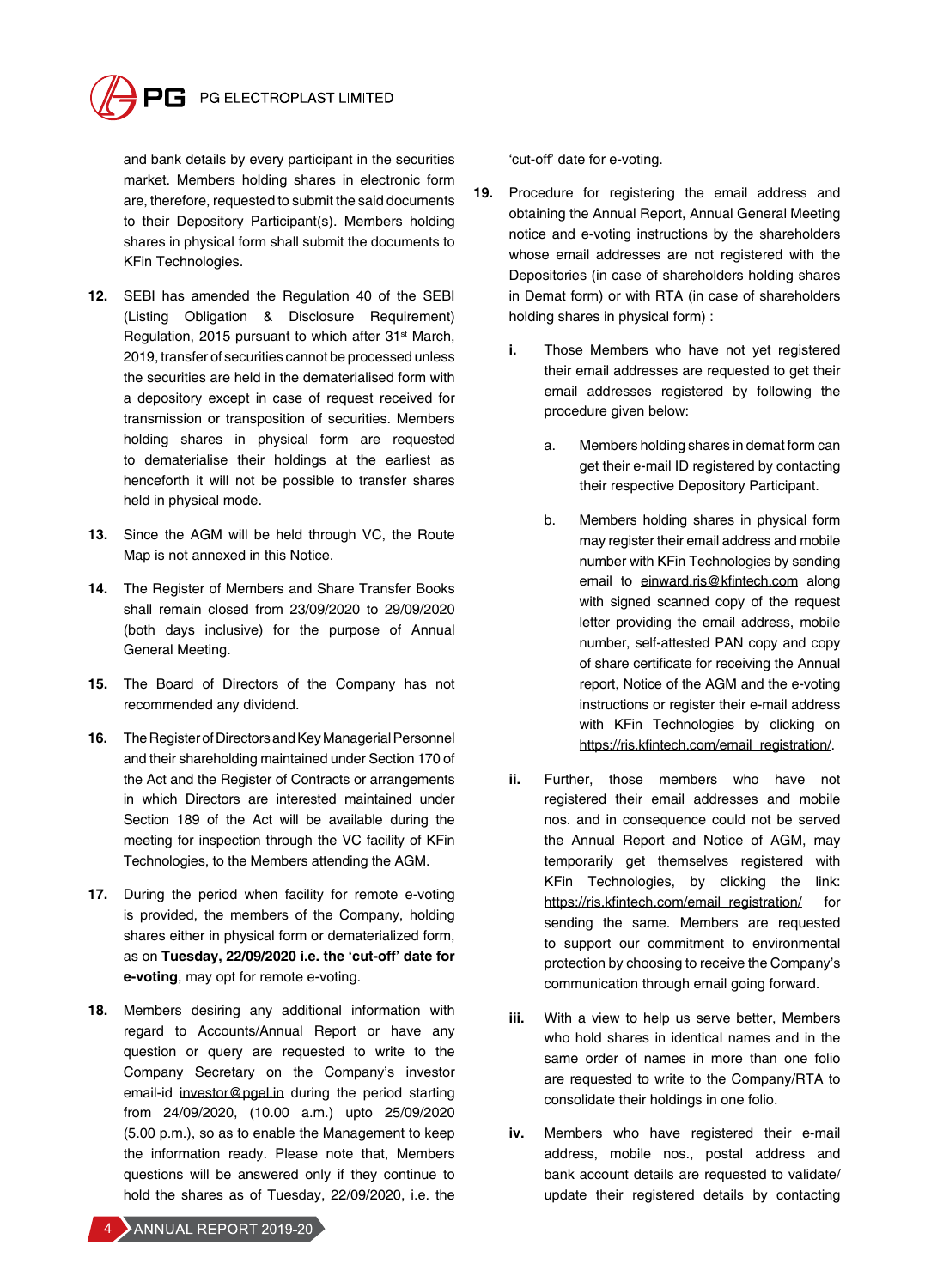

the Depository Participant in case of shares held in electronic form or by contacting KFin Technologies, in case the shares are held in physical form.

**20. Instructions for e-voting and joining the AGM are as follows:**

## **A. Voting through electronic means**

- **a)** In compliance with the provisions of Section 108 and other applicable provisions of the Act, if any, the Companies (Management and Administration) Rules, 2014 as amended, SS-2 and Regulation 44 of the SEBI (Listing Obligation Disclosure Requirement) Regulation, 2015, the Members are provided with the facility to cast their vote electronically on all resolutions set forth in this Notice from a place other than the venue of the Meeting ('remote e-voting') through the e-voting platform provided by KFin Technologies or to vote at the AGM. Person who is not a member as on the cut-off date should treat this Notice for information purposes only.
- **b)** The Members, whose names appear in the Register of Members/list of Beneficial Owners as on the cut-off date are entitled to vote on the Resolutions set forth in this Notice. Members who have acquired shares after the dispatch of the Annual Report may approach KFin Technologies for issuance of the User ID and Password for exercising their right to vote by electronic means.
- **c)** The facility for voting through electronic voting system will be made available at the AGM and Members attending the Meeting who have not already cast their vote by remote e-voting shall be eligible to vote at the Meeting.
- **d)** Members who have cast their vote by remote e-voting prior to the Meeting may also attend the Meeting but shall not be entitled to cast their vote again.
- **e)** The details of the process and manner for remote e-voting are given below:
	- i. Initial password is provided in the body of the email.
	- ii. Launch internet browser and type the

URL: https://evoting.karvy.com in the address bar.

- iii. Enter the login credentials i.e. User ID and password mentioned in your email. Your Folio No./DP ID Client ID will be your User ID. However, if you are already registered with KFin Technologies for e-voting, you can use your existing User ID and password for casting your votes.
- iv. After entering the details appropriately, click on LOGIN.
- v. You will reach the password change menu wherein you are required to mandatorily change your password. The new password shall comprise of minimum 8 characters with at least one upper case (A-Z), one lower case (a-z), one numeric value (0-9) and a special character (@,#,\$,etc.). It is strongly recommended not to share your password with any other person and take utmost care to keep your password confidential.
- vi. You need to login again with the new credentials.
- vii. On successful login, the system will prompt you to select the Event i.e. PG Electroplast Limited.
- viii. On the voting page, the number of shares (which represents the number of votes) held by you as on the cut-off date will appear. If you desire to cast all the votes assenting/dissenting to the resolution, enter all shares and click 'FOR'/'AGAINST' as the case may be or partially in 'FOR' and partially in 'AGAINST', but the total number in 'FOR' and/or 'AGAINST' taken together should not exceed your total shareholding as on the cut-off date. You may also choose the option 'ABSTAIN' and the shares held will not be counted under either head.
- ix. Cast your votes by selecting an appropriate option and click on 'SUBMIT'. A confirmation box will be displayed. Click 'OK' to confirm, else 'CANCEL' to modify. Once you confirm, you will not be allowed to modify your vote subsequently. During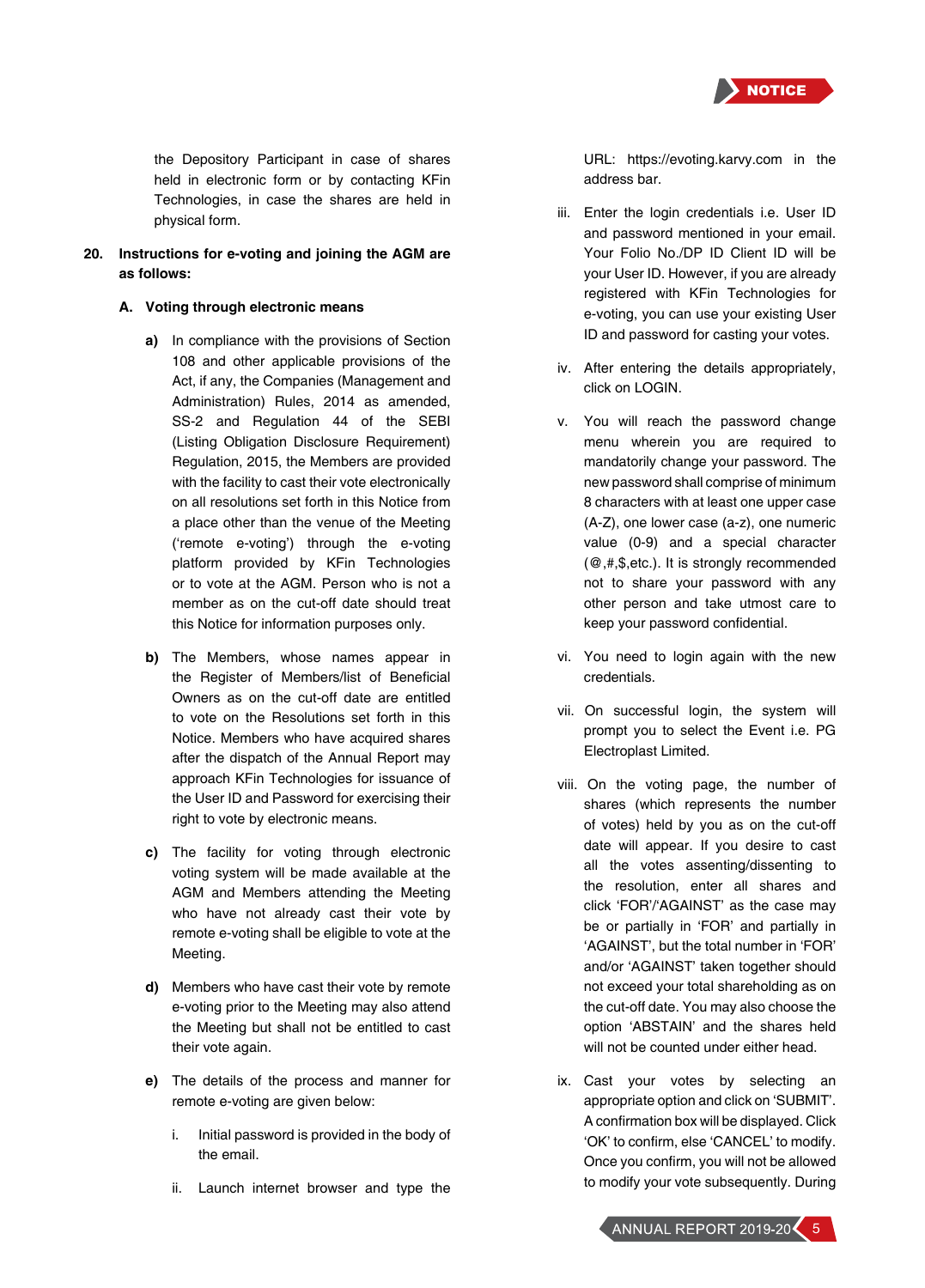

the voting period, you can login multiple times till you have confirmed that you have voted on the resolution.

- x. Corporate/institutional members (i.e. other than individuals, HUF, NRI, etc.) are required to send scanned image (PDF/JPG format) of certified true copy of relevant board resolution/authority letter etc. together with attested specimen signature of the duly authorised signatory(ies) who is/are authorised to vote, to the Scrutinizer through email at cspujamishra@gmail.com and may also upload the same in the e-voting module in their login. The scanned image of the above documents should be in the naming format 'PG ELECTROPLAST\_ EVENT NO.).'
- xi. **The remote e-voting facility shall be available to the members to cast their vote from Friday, 25/09/2020 (10.00 a.m.) till Monday, 28/09/2020 (5.00 p.m.).** Voting beyond the said date shall not be allowed and the remote e-voting facility shall be blocked. Once the vote on resolution is cast by the member, he shall not be allowed to change it subsequently or cast vote again.
- xii. In case of any queries/grievances, you may refer the Frequently Asked Questions (FAQs) for Members and e-voting User Manual available at the 'download' section of **https://evoting. karvy.com** or call KFin Technologies on 18003454001 (toll free).

## **B. Voting at the AGM**

- **i.** Only those Members, who will be present in the AGM through video conferencing facility and have not cast their vote through remote e-voting and are otherwise not barred from doing so are eligible to vote through e-voting in the AGM.
- **ii.** Members attending the AGM shall be counted for the purpose of reckoning the quorum under Section 103 of the Act.
- **iii.** Upon declaration by the Chairman about the commencement of e-voting at AGM,

members shall click on the thumb sign on the left hand bottom corner of the video screen for voting at the AGM.

## **C. Instructions for Members for Attending the AGM**

- **i.** The Members can join the AGM in the VC mode 15 minutes before and after the scheduled time of the commencement of the Meeting by following the procedure mentioned herein. The facility of participation at the AGM through VC will be made available for 1,000 members on first come first served basis. This will not include large Members (Members holding 2% or more shareholding), Promoters, Institutional Investors, Directors, Key Managerial Personnel, the Chairpersons of the Audit Committee, Nomination and Remuneration Committee and Stakeholders Relationship Committee, Auditors etc. who are allowed to attend the AGM without restriction on account of first come first served basis.
- **ii.** Members will be able to attend the AGM through VC by using their remote e-voting login credentials. The link for AGM will be available in Members login where the EVENT and the name of the Company can be selected. Also, members can login using their remote e-voting login credentials at https://emeetings.kfintech.com. Members who do not have User ID and Password for e-voting or have forgotten the User ID and Password may retrieve the same by following the remote e-voting instructions mentioned under heading A above.
- **iii.** Members are encouraged to join the meeting through Laptops with Google Chrome for better experience.
- **iv.** Further, members will be required to allow camera, if any, and hence use internet with a good speed to avoid any disturbance during the meeting.
- **v.** While all efforts would be made to make the VC meeting smooth, participants connecting through mobile devices, tablets, laptops etc. may at times experience audio/video loss due to fluctuation in their respective networks. Use of a stable Wi-Fi or LAN connection can mitigate some of the technical glitches.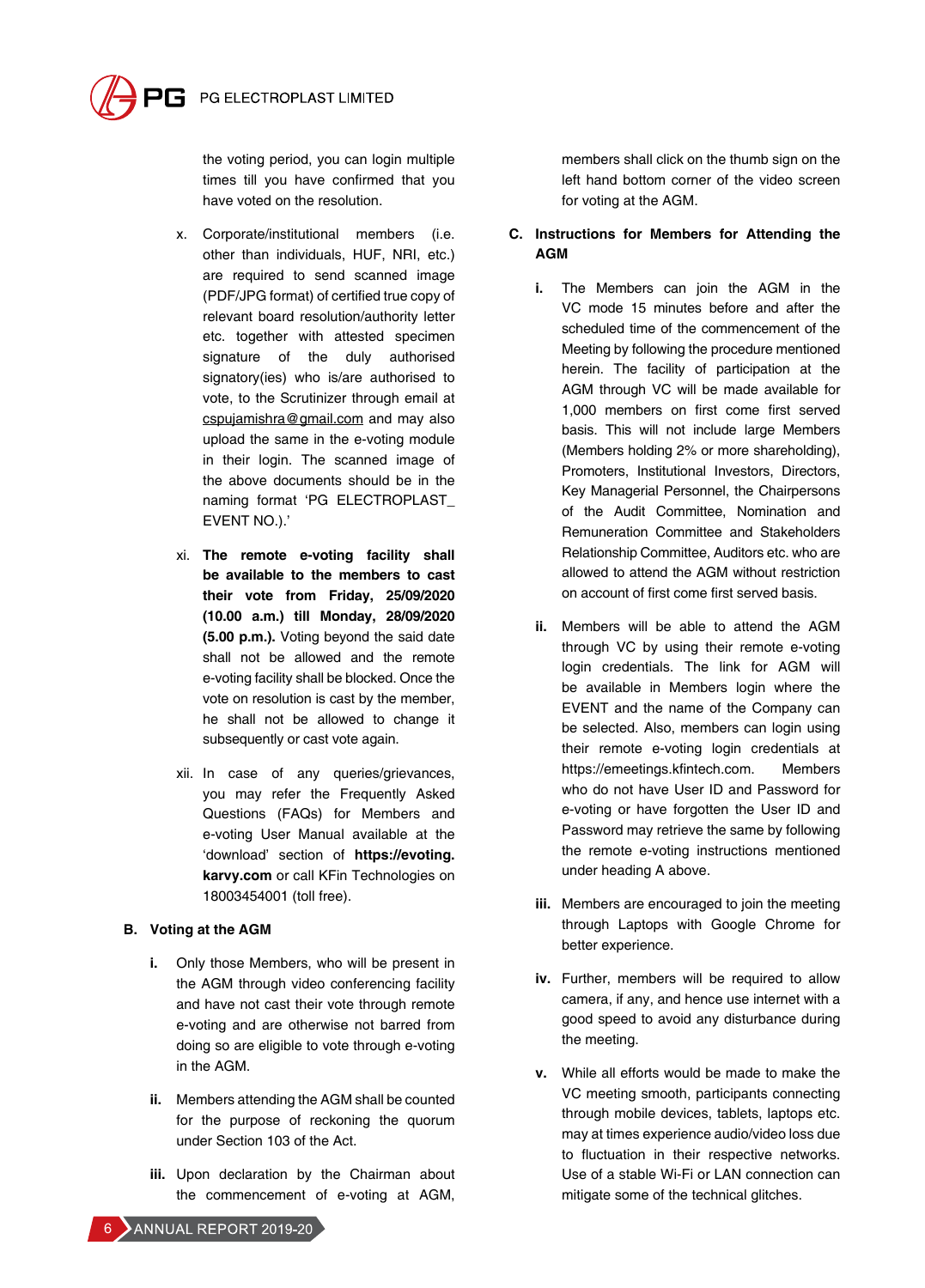

- **vi.** Speaker Registration before AGM :
	- **a)** Members, who would like to express their views or ask questions during the AGM will have to register themselves as a speaker by visiting the URL https://emeetings.kfintech.com and clicking on the tab 'Speaker Registration' during the period starting from 24/09/2020, (10.00 a.m.) upto 25/09/2020 (5.00 p.m.).
	- **b)** Only those members who have registered themselves as a speaker will be allowed to express their views/ask questions during the AGM.
	- **c)** The Company reserves the right to restrict the number of speakers depending on the availability of time for the AGM. Please note that only questions of the Members holding the shares as on cut-off date will be considered.
- **vii.** A video guide assisting the members attending AGM either as a speaker or participant is available for quick reference at

## **ANNEXURE TO NOTICE: EXPLANATORY STATEMENT PURSUANT TO SECTION 102(1) OF THE COMPANIES ACT, 2013:**

#### **Item No. 3:**

The Board of Directors of the Company has appointed M/s Amit Singhal & Associates, Cost Accountants (Firm Registration No: 101073), as Cost Auditors of the Company to audit cost records for the financial year ending on 31<sup>st</sup> March, 2021. Remuneration payable to M/s Amit Singhal & Associates, Cost Auditors of the Company for the financial year ended 31<sup>st</sup> March, 2021 was recommended by the Audit Committee to the Board of Directors and subsequently, was considered and approved by the Board of Directors at its meeting held on 13<sup>th</sup> August, 2020.

In accordance with the provisions of Section 148 of the Act read with the Companies (Audit and Auditors) Rules, 2014, the remuneration payable to the Cost Auditor has to be ratified by the shareholders of the Company. Accordingly consent of the members is sought for passing an ordinary resolution for approval of remuneration payable to Cost Auditors as set out at Item No. 3 of the notice.

None of the Directors and Key Managerial Personnel of the

URL https://emeetings.kfintech.com.

**viii.** Members who need technical assistance before or during the AGM can contact KFin Technologies at emeetings@kfintech.com or Helpline: 1800 345 4001.

#### **D. General Instructions:**

- **i.** The Company has appointed Ms. Puja Mishra of M/s. Puja Mishra & Co., Practising Company Secretary, New Delhi as the Scrutinizer to scrutinize the entire e-voting process, in a fair and transparent manner.
- **ii.** Subject to the receipt of requisite number of votes, the resolutions shall be deemed as passed on the date of the Meeting.
- **iii.** The results declared along with the Scrutiniser's Report shall be placed on the Company's website www.pgel.in and on KFin Technologies website www.evoting.karvy.com and shall also be communicated to BSE Limited and the National Stock Exchange of India Limited.

Company and their relatives is interested or concerned in the said respective resolution for their appointment.

#### **Item No. 4:**

Subject to the approval of Members of the Company, the "Board of Directors" & "Nomination & Remuneration Committee" of the Company at its meeting held on 23<sup>rd</sup> December, 2019, has approved appointment and remuneration to Mr. Bhawa Nand Choudhary, (Date of Birth: 09/01/1953) as Managing Director of the Company for a period of three (3) years with effect from 23rd December, 2019. The appointment was based on recommendations of the Nomination and Remuneration Committee. He was appointed as an Additional Director (Managing Director) to hold the office up to the date of ensuing Annual General Meeting of the Company.

Mr. Bhawa Nand Choudhary, aged 67, is the Additional Director (Managing Director) of the Company and has been associated with the company for several years, having served as a Chief Operating Officer and held various key posts during his tenure. He is an engineer by qualification, having received his Bachelor of Technology (Mechanical) degree in 1976 and the Master of Technology degree (Production Management) in 1984, both from the University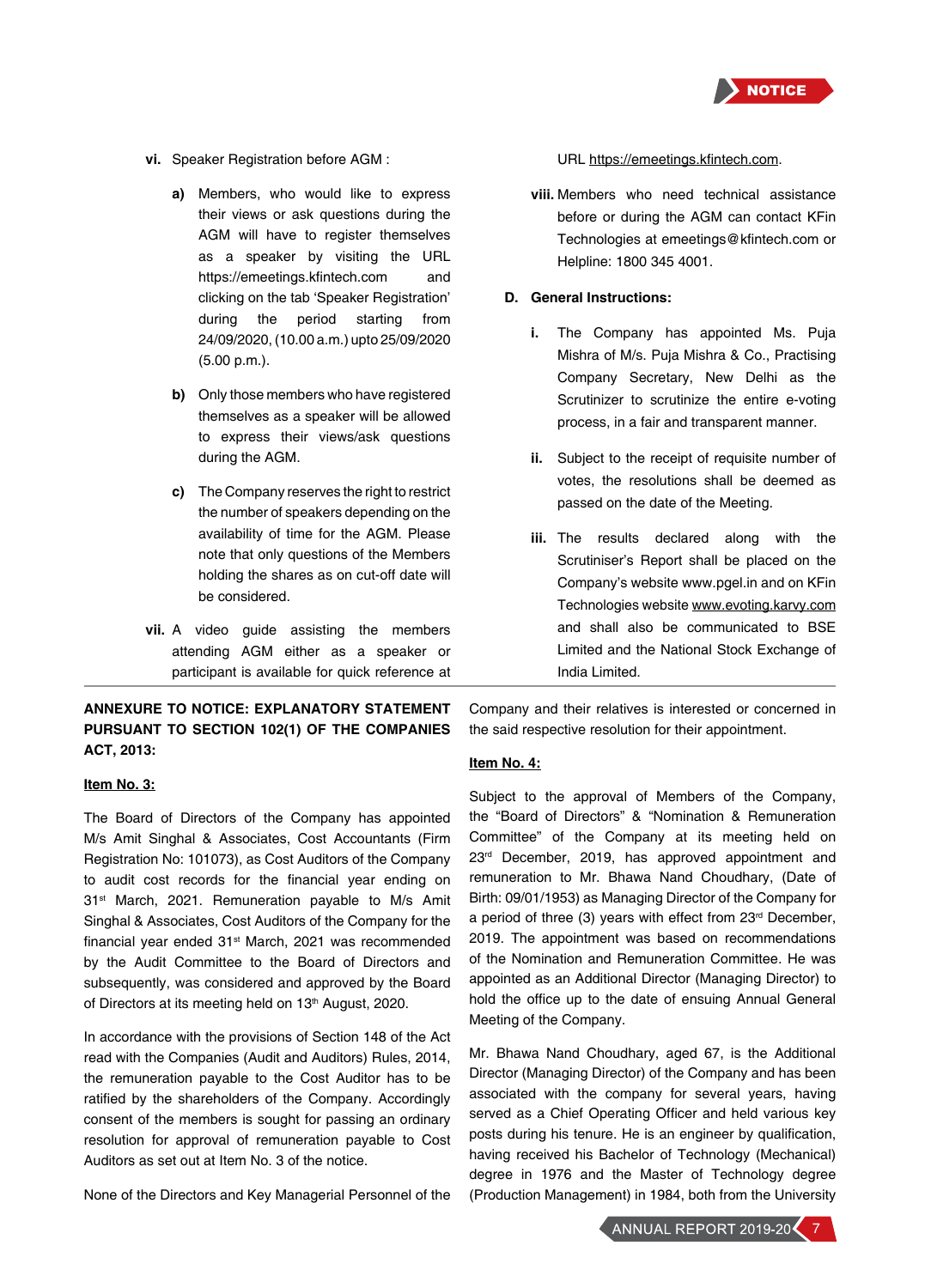

of Ranchi, graduating with a gold medal in his discipline. He has an extensive experience spanning 40 years in the varied fields of Project Management, Manufacturing Operations, Techno-Commercial Negotiations, Production, Business Development, and Quality Assurance. He has demonstrated his capabilities as a strategist with expertise in managing entire operations with a key focus on the bottom-line profitability along with the development and streamlining of systems. He has exhibited competence in management and operations, determinedly ensuring a high Return on Investments. His core skill set includes analytical and critical thinking and creative problem solving techniques and capabilities, and he has a proven track record of forging rewarding business partnerships with channel partners and associates.

He is responsible for the management of the overall operations of our Company. He has excellent skills of communication and wisdom to the organization through which the company achieves good relations with its existing customers and he will ensure functions that can deliver new and improved products and services to customers in an efficient and cost-effective manner.

During the year, Mr. Choudhary attended all the Board Meetings held post his appointment as Additional Director (Managing Director). Details regarding the attendance and remuneration are provided in the Corporate Governance Report forming part of the Board's Report.

He is a member of Executive Committee of the Board of Directors. He is not a director in any other company. He does not hold any shares of the Company.

There is no inter-se relationship between Mr. Bhawa Nand Choudhary, other members of the Board and Key Managerial Personnel of the Company.

## **The terms of above said appointment and remuneration are following:**

**Term:** 3 (three) years, from 23rd December, 2019 to 22nd December, 2022

## **Salary, Allowances and Perquisites ("Remuneration"):**

a) Salary, Perquisites and Allowances per annum:

| Salary |                                         | Basic Salary: Rs.1,60,785/- per   |
|--------|-----------------------------------------|-----------------------------------|
|        |                                         | month with increments as may be   |
|        |                                         | decided by the Board of Directors |
|        | from time to time subject to ceiling up |                                   |
|        | to Rs. 3,21,570/- per month.            |                                   |

| Perquisites and<br>Allowances <sup>*</sup> ,<br><b>Bonus</b> | Value of all kind of perquisite and<br>allowances shall be Rs. 91,763/- per<br>month with increments as may be<br>decided by the Board of Directors<br>from time to time subject to ceiling up<br>to Rs. 1,83,526/- per month. |
|--------------------------------------------------------------|--------------------------------------------------------------------------------------------------------------------------------------------------------------------------------------------------------------------------------|
| Provision of<br>Annual increment                             | There shall be provision of annual<br>increment with authority of the Board<br>to fix/alter/enhance his salary from<br>time to time within ceiling approved<br>by shareholders by special resolution.                          |
| Due date of<br>increment                                     | As per company policy and approval<br>of the Board.                                                                                                                                                                            |

\* Perquisites and allowances, as aforesaid, shall include accommodation (furnished or otherwise) or house rent allowance in lieu thereof; house maintenance allowance together with reimbursement of expenses and / or allowances for utilisation of gas, electricity, water, furnishing and repairs, medical assistance, attendant allowance and leave travel concession for self and family including dependents and shall also include any other perquisites and allowances by whatever name called. The said perquisites and allowances shall be evaluated, wherever applicable, as per the provisions of Income Tax Act, 1961 or any rules thereunder or any statutory modification(s) or re-enactment(s) thereof; in the absence of any such rules, perquisites and allowances shall be evaluated at actual cost.

- b) The Company's contribution to provident fund, superannuation or annuity fund, gratuity payable and encashment of leave, as per the rules of the Company, shall be in addition to the remuneration under (a) above.
- c) Increment in salary, perquisites and allowances and remuneration by way of incentive/ bonus / performance linked incentive, payable to Mr. Bhawa Nand Choudhary, as per company policy and as may be determined by the Board and shall be within the remuneration under (a) above.
- d) It is clarified that employees stock options granted / to be granted to Mr. Bhawa Nand Choudhary, from time to time, shall not be considered as a part of perquisites under (a) above and that the perquisite value of stock options exercised shall be in addition to the remuneration under (a) above.
- e) Reimbursement of Expenses: Expenses incurred for travelling, board and lodging and attendant(s) during business trips and provision of car(s) for use on Company's business and communication expenses at residence shall be reimbursed at actuals and not considered as perquisites.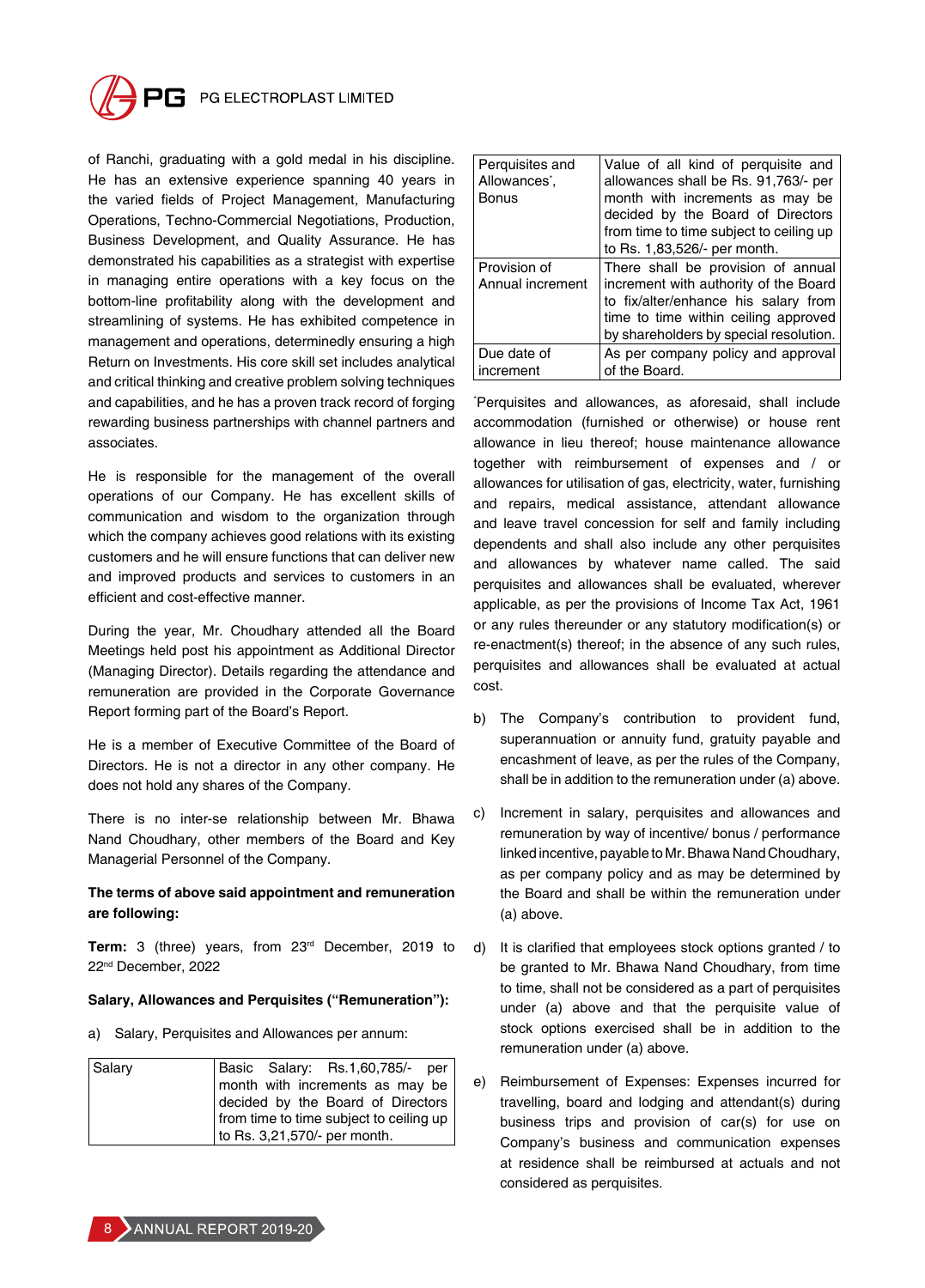

f) Minimum Remuneration: Notwithstanding anything to the contrary herein contained where in any financial year during the currency of the tenure of the Whole time Director, the Company has no profits or its profits are inadequate, the Company will pay to Managing Director remuneration by way of salary, benefits, perquisites & allowances and Commission/performance Bonus as specified above within the limit prescribed in schedule V of the Companies Act 2013.

#### **Other Terms and Conditions:**

- (i) Subject to the supervision and control of the Board of Directors, Managing Director shall perform such duties and exercise such powers, authorities and discretions as the Board shall from time to time delegate to his on such terms and conditions and subject to such restrictions as the Board may from time to time impose. For day to day functioning, Managing Director shall work under the overall supervision and direction of the Board of Directors. Managing Director shall act in accordance with the Articles of Association of the Company, Companies Act, 2013 and SEBI Listing Regulations and shall abide by the provisions contained in Section 166 of the Act with regard to duties of directors.
- (ii) The Managing Director shall adhere to the Company's Code of Conduct and other code and policies.
- (iii) The appointment can be terminated by either of the parties by giving to the other requisite notice in writing or by payment of a sum equivalent to remuneration for the notice period or part as may be mutually agreed.
- (iv) The Managing Director shall not be paid any sitting fees for attending meetings of the Board or any Committee/s thereof.

The above may also be treated as memorandum of the terms and conditions of the appointment of Mr. Bhawa Nand Choudhary as Managing Director as required under Section 190 of the Companies Act, 2013.

Mr. Bhawa Nand Choudhary was appointed as an Additional Director (Managing Director) to hold the office up to the date of ensuing Annual General Meeting of the Company. In view of the provisions of Sections 196, 197, 203 of the Companies Act 2013, the Board based on the recommendation of Nomination & Remuneration Committee and considering benefits of his expertise, has recommended the resolution set out in Item No. 4 for approval of shareholders by way of ordinary resolution.

None of the Directors and their relatives except Mr. Bhawa

nand Choudhary are concerned or interested in the Resolution set out at Item Nos. 4 of the notice.

## **STATEMENT AS PER SECTION II OF PART II OF SCHEDULE V OF THE COMPANIES CAT, 2013:**

#### **General Information:**

1) Nature of Industry: The Company operates in consumer durables. The Company is an electronic manufacturing services (EMS) provider for original equipment manufacturers (OEMs) of consumer electronic products in India.

The Company is engaged in the manufacturing of consumer durables which comprise mainly of-

- Molding division: Parts of Air-Conditioners, Air Coolers, Washing Machines, Refrigerators, ceiling fan parts, Automobile parts, Sanitary ware products, etc.;
- Electronics Division: Printed circuit board assemblies for LED TVs, Set Top boxes, energy meters, etc.;
- Complete products: Assembly and manufacturing of Set Top boxes, Washing Machines, Air Conditioners, Air-Coolers and LED TVs etc.
- PU Paint Shop: Automated painting line to attend to all kinds of painting related needs;
- Thermoset (UF) Toilet Seats manufacturing facility: Scratch resistant toilet seats having high aesthetic value, and
- Tooling Division: Design & development of moulds for various products.
- 2) Commencement of business: The Company started its operation on 05<sup>th</sup> October, 2003.
- 3) Financial Performance: During the year under review, your company recorded revenue of ₹64,188.56 lakh in FY 2019-20 including other income as compared to `51,154.19 lakh in FY 2018-19, a growth of 25.5%. The Company has recorded strong revenue growth in the year despite losing sales of 15 days in March 2020 due to COVID-19. Depreciation increased by 22.1% to ₹1631.03 lakh in FY 2019-20 as compared to ₹1,336.35 lakh in FY 2018-19. Interest expense increased by 42.7% to ₹1,475.45 lakh in FY 2019-20 from ₹1,033.68 lakh in FY 2018-19. This is mainly attributed to increase in borrowings during the year. Profit before Tax before exceptional items stood at ₹1,131.88 lakh in FY 2019-20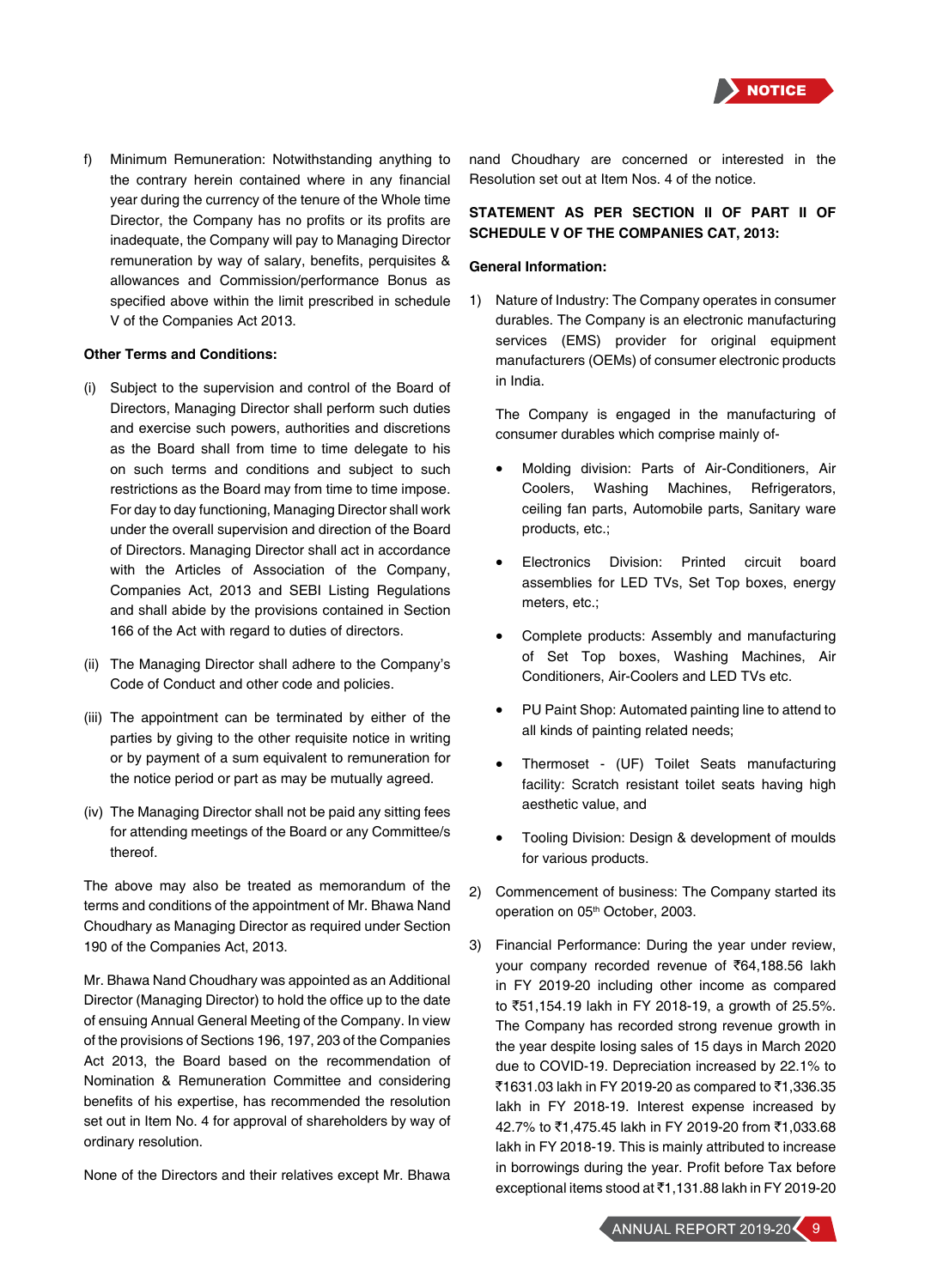

as compared to ₹1,016.47 lakh in FY 2018-19, representing a growth of 11.4% YoY.

4) Foreign Investment/Collaborations: NIL

#### **Information about appointee:**

- 1) Back Ground details, job profile, suitability, recognitions: Refer to explanatory statement.
- 2) Last Drawn Remuneration: Rs. 2,52,548/- per month (Gross Salary) in capacity of Chief Operating officer.
- 3) Proposed remuneration: As mentioned in the Explanatory Statement.
- 4) Comparative remuneration profile: There are no set standards of remuneration of MD in this industry. However, the proposed remuneration commensurate with duties & responsibilities assigned to him and near to remunerations being offered in other companies to managerial persons.
- 5) Pecuniary relationship directly or indirectly with the company, or relationship with the managerial personnel: He does not have any pecuniary relationship directly or indirectly with the company except drawing remuneration and does not have any relationship with the managerial personnel.

#### **Other Information:**

Reason for inadequate profit & step taken/proposed to be taken for improvement: The Company has incurred `5,271.57 lakh Lakhs on capital expenditure which includes new addition to the fleet of injection moulding machines, Pick & place machine, new ODM model based moulds of Washing machines. The Company increased covered area of existing factories by constructing new buildings/floors. The Company achieved the highest revenue mark which crossed `60,000 lakh in FY 2020. However, the cut throat competition in the market affected the profit margin of the Company. ODM washing machine business has panned out very well in FY 2020 and the Company received very encouraging response to its semi-automatic platforms. The Company ramped up Design shop and Tool room capacity, which places the Company at a significant competitive advantage. The Company commissioned assembly of AC IDU (Indoor Unit) along with heat exchanger coil for AC IDU. Clients' engagements are expanding for products

categories like AC's, Washing Machines and Refrigerator.

Expected increase in productivity and profits in measurable terms: The business operations of the company were impacted due to Covid-19. The profit margin is expected to increase in coming years.

#### **Item No. 5 to 6:**

Pursuant to section 180(1)(c) of the Companies Act, 2013, the Board of Directors of a company cannot, except with the consent of the company by way of special resolution in general meeting, borrow for business purpose of the Company (apart from temporary loans from the company's banker, in the ordinary course of business), such sum(s) of money (in foreign or Indian currency), from time to time with or without which may exceed the aggregate of the paid-up capital, free reserves and securities premium of the company.

Further, as per section 180(1)(a) of the Companies Act, 2013 the Board of Directors of the Company cannot, except with the consent of the company by way of special resolution in general meeting, sell, lease or otherwise dispose of the whole or substantially the whole of the undertaking of the company or where the company owns more than one undertaking, of the whole or substantially the whole of any of such undertakings.

Taking into consideration the requirements of additional funds to meet the cost of the company's capital expenditure programs including setting-up new units, technology upgradation, working capital requirements, etc. and therefore consequent need to create charge of any movable or immovable properties or tangible or intangible properties of the Company; the consent of the members is therefore, sought in accordance with the provisions of Section 180(1) (c) and 180(1)(a) of the Companies Act, 2013 to enable the Board of Directors to borrow and create charge for an amount upto Rs. 500 Crores. The existing limit is Rs. 300 Crores.

The Board has recommended the resolution set out in Item No. 5 & 6 for approval of shareholders by way of special resolution.

None of the Directors and their relatives are concerned or interested in the Resolution set out at Item Nos. 5 & 6 of the notice.

Date: 13/08/2020 Place: Greater Noida **By Order of Board of Directors of PG Electroplast Limited (Sanchay Dubey)** Company Secretary Membership No. A51305